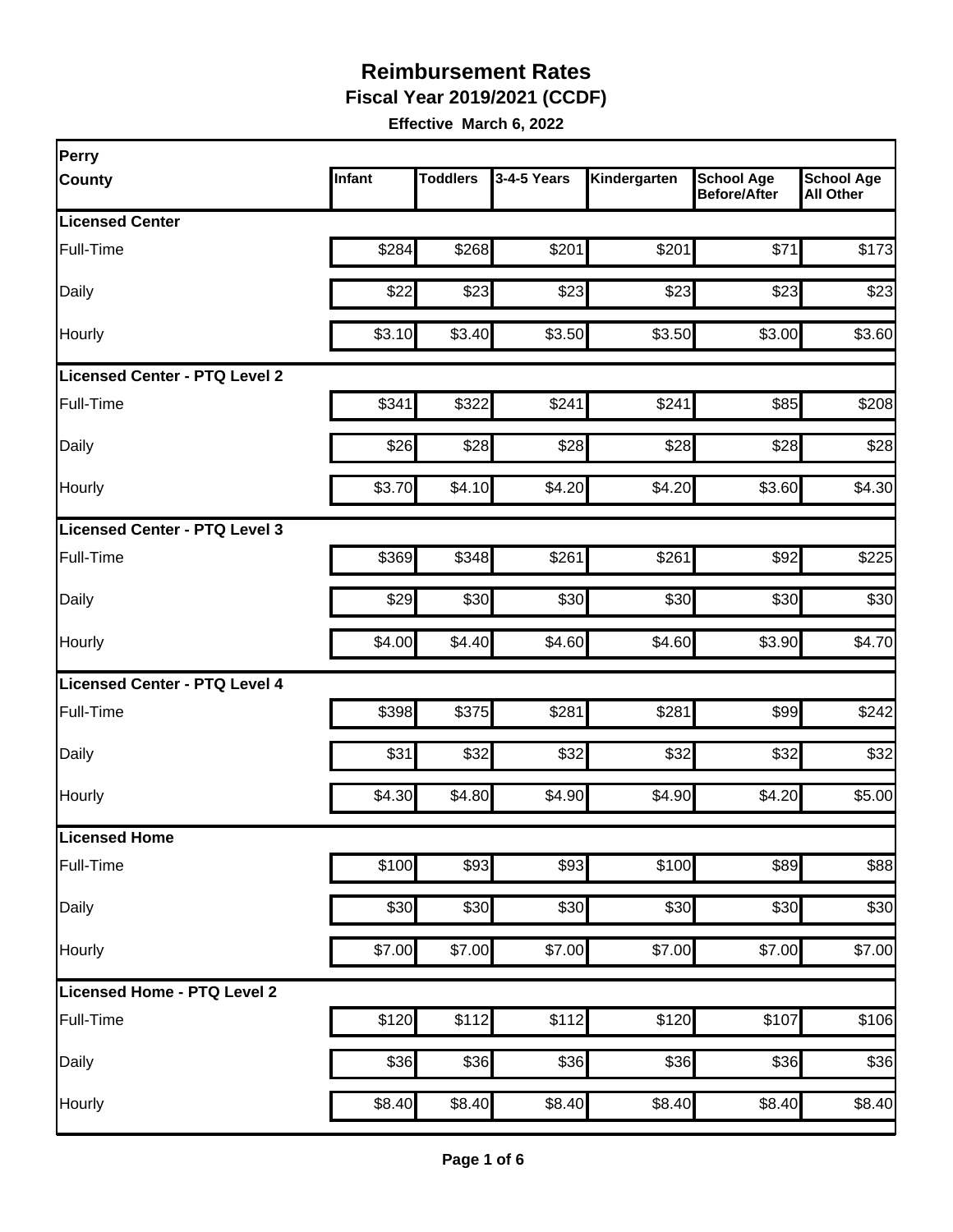**Fiscal Year 2019/2021 (CCDF)**

| Infant | <b>Toddlers</b> | 3-4-5 Years             | Kindergarten                                                                                                                         | <b>School Age</b><br><b>Before/After</b> | <b>School Age</b><br><b>All Other</b>                                                                                                               |
|--------|-----------------|-------------------------|--------------------------------------------------------------------------------------------------------------------------------------|------------------------------------------|-----------------------------------------------------------------------------------------------------------------------------------------------------|
|        |                 |                         |                                                                                                                                      |                                          |                                                                                                                                                     |
| \$130  | \$121           | \$121                   |                                                                                                                                      | \$116                                    | \$114                                                                                                                                               |
| \$39   |                 | \$39                    |                                                                                                                                      | \$39                                     | \$39                                                                                                                                                |
| \$9.10 |                 | \$9.10                  |                                                                                                                                      | \$9.10                                   | \$9.10                                                                                                                                              |
|        |                 |                         |                                                                                                                                      |                                          |                                                                                                                                                     |
| \$140  |                 | \$130                   |                                                                                                                                      | \$125                                    | \$123                                                                                                                                               |
| \$42   |                 | \$42                    |                                                                                                                                      | \$42                                     | \$42                                                                                                                                                |
| \$9.80 |                 | \$9.80                  |                                                                                                                                      | \$9.80                                   | \$9.80                                                                                                                                              |
|        |                 |                         |                                                                                                                                      |                                          |                                                                                                                                                     |
| \$91   | \$77            | \$73                    |                                                                                                                                      | \$40                                     | \$70                                                                                                                                                |
| \$21   | \$17            | \$15                    |                                                                                                                                      | \$10                                     | \$16                                                                                                                                                |
| \$2.70 |                 | \$1.90                  |                                                                                                                                      | \$3.00                                   | \$2.80                                                                                                                                              |
|        |                 |                         |                                                                                                                                      |                                          |                                                                                                                                                     |
| \$188  |                 | \$137                   |                                                                                                                                      | \$56                                     | \$122                                                                                                                                               |
| \$22   |                 | \$19                    |                                                                                                                                      | \$17                                     | \$20                                                                                                                                                |
| \$2.90 |                 | \$2.70                  |                                                                                                                                      | \$3.00                                   | \$3.20                                                                                                                                              |
|        |                 |                         |                                                                                                                                      |                                          |                                                                                                                                                     |
| \$341  |                 | \$241                   | \$241                                                                                                                                | \$85                                     | \$208                                                                                                                                               |
|        |                 | \$28                    |                                                                                                                                      | \$28                                     | \$28                                                                                                                                                |
| \$3.70 |                 | \$4.20                  |                                                                                                                                      | \$3.60                                   | \$4.30                                                                                                                                              |
|        |                 |                         |                                                                                                                                      |                                          |                                                                                                                                                     |
|        |                 | \$261                   |                                                                                                                                      | \$92                                     | \$225                                                                                                                                               |
| \$29   |                 | \$30                    |                                                                                                                                      | \$30                                     | \$30                                                                                                                                                |
|        |                 |                         |                                                                                                                                      | \$3.90                                   | \$4.70                                                                                                                                              |
|        |                 | \$26<br>\$369<br>\$4.00 | \$39<br>\$9.10<br>\$130<br>\$42<br>\$9.80<br>\$2.40<br>\$173<br>\$20<br>\$2.90<br>\$322<br>\$28<br>\$4.10<br>\$348<br>\$30<br>\$4.40 | \$4.60                                   | \$130<br>\$39<br>\$9.10<br>\$140<br>\$42<br>\$9.80<br>\$64<br>\$9<br>\$1.90<br>\$133<br>\$16<br>\$2.70<br>\$28<br>\$4.20<br>\$261<br>\$30<br>\$4.60 |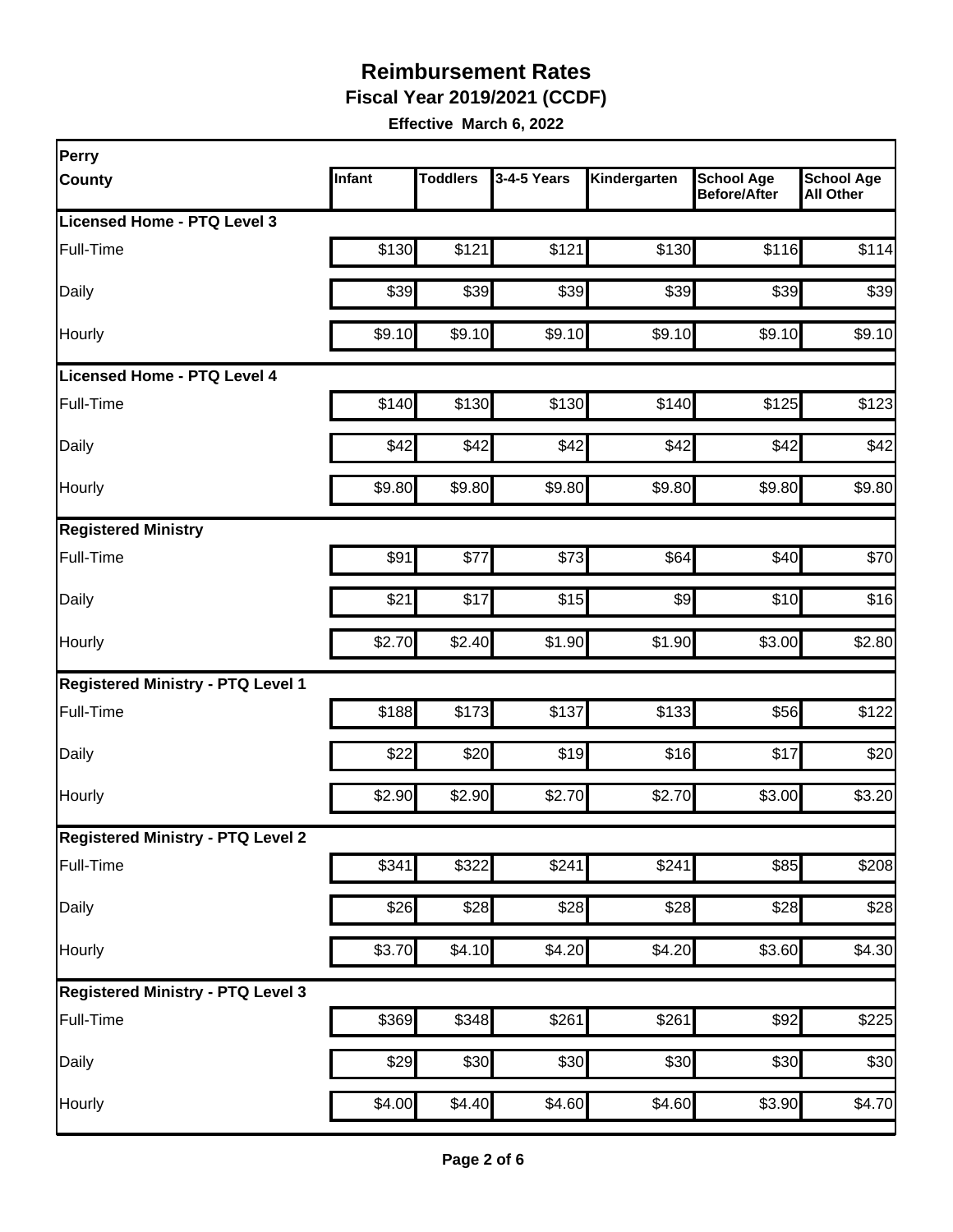**Fiscal Year 2019/2021 (CCDF)**

| Perry                                    |        |                 |             |              |                                          |                                       |
|------------------------------------------|--------|-----------------|-------------|--------------|------------------------------------------|---------------------------------------|
| County                                   | Infant | <b>Toddlers</b> | 3-4-5 Years | Kindergarten | <b>School Age</b><br><b>Before/After</b> | <b>School Age</b><br><b>All Other</b> |
| <b>Registered Ministry - PTQ Level 4</b> |        |                 |             |              |                                          |                                       |
| Full-Time                                | \$398  | \$375           | \$281       | \$281        | \$99                                     | \$242                                 |
| Daily                                    | \$31   | \$32            | \$32        | \$32         | \$32                                     | \$32                                  |
| Hourly                                   | \$4.30 | \$4.80          | \$4.90      | \$4.90       | \$4.20                                   | \$5.00                                |
| <b>Exempt Center</b>                     |        |                 |             |              |                                          |                                       |
| Full-Time                                | \$91   | \$77            | \$73        | \$64         | \$40                                     | \$70                                  |
| Daily                                    | \$21   | \$17            | \$15        | \$9          | \$10                                     | \$16                                  |
| Hourly                                   | \$2.70 | \$2.40          | \$1.90      | \$1.90       | \$3.00                                   | \$2.80                                |
| <b>Accredited Exempt Center</b>          |        |                 |             |              |                                          |                                       |
| Full-Time                                | \$120  | \$99            | \$88        | \$88         | \$52                                     | \$88                                  |
| Daily                                    | \$24   | \$25            | \$25        | \$25         | \$25                                     | \$25                                  |
| Hourly                                   | \$3.40 | \$3.70          | \$3.90      | \$3.90       | \$3.30                                   | \$4.00                                |
| <b>Exempt Home</b>                       |        |                 |             |              |                                          |                                       |
| Full-Time                                | \$96   | \$80            | \$79        | \$76         | \$43                                     | \$76                                  |
| Daily                                    | \$16   | \$16            | \$16        | \$16         | $\frac{1}{9}$                            | \$16                                  |
| Hourly                                   | \$2.70 | \$2.20          | \$2.20      | \$2.20       | \$2.20                                   | \$2.20                                |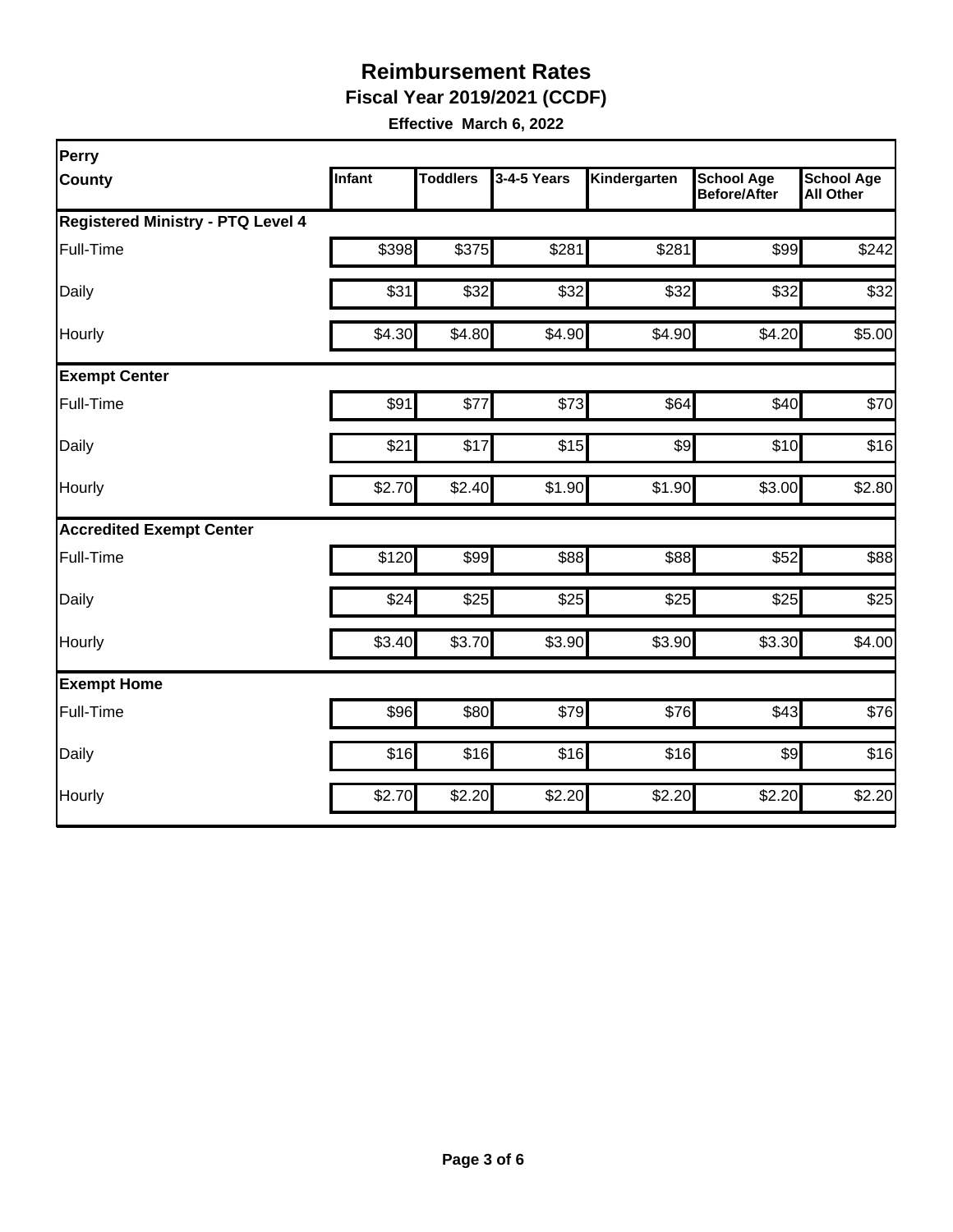**School Year 2019/2021 (OMW Pre-K)**

| Perry                         |        |                 |             |              |                                          |                         |
|-------------------------------|--------|-----------------|-------------|--------------|------------------------------------------|-------------------------|
| <b>County</b>                 | Infant | <b>Toddlers</b> | 3-4-5 Years | Kindergarten | <b>School Age</b><br><b>Before/After</b> | School Age<br>All Other |
| Licensed Center - PTQ Level 3 |        |                 |             |              |                                          |                         |
| Full-Time                     |        |                 | \$287.10    |              |                                          |                         |
| Daily                         |        |                 |             |              |                                          |                         |
| Hourly                        |        |                 |             |              |                                          |                         |
| Licensed Center - PTQ Level 4 |        |                 |             |              |                                          |                         |
| Full-Time                     |        |                 | \$309.10    |              |                                          |                         |
| Daily                         |        |                 |             |              |                                          |                         |
| Hourly                        |        |                 |             |              |                                          |                         |
| Licensed Home - PTQ Level 3   |        |                 |             |              |                                          |                         |
| Full-Time                     |        |                 | \$133.10    |              |                                          |                         |
| Daily                         |        |                 |             |              |                                          |                         |
| Hourly                        |        |                 |             |              |                                          |                         |
| Licensed Home - PTQ Level 4   |        |                 |             |              |                                          |                         |
| Full-Time                     |        |                 | \$143.00    |              |                                          |                         |
| Daily                         |        |                 |             |              |                                          |                         |
| Hourly                        |        |                 |             |              |                                          |                         |
| VCP Ministry - PTQ Level 0    |        |                 |             |              |                                          |                         |
| Full-Time                     |        |                 | \$80.30     |              |                                          |                         |
| Daily                         |        |                 |             |              |                                          |                         |
| Hourly                        |        |                 |             |              |                                          |                         |
| VCP Ministry - PTQ Level 3    |        |                 |             |              |                                          |                         |
| Full-Time                     |        |                 | \$287.10    |              |                                          |                         |
| Daily                         |        |                 |             |              |                                          |                         |
| Hourly                        |        |                 |             |              |                                          |                         |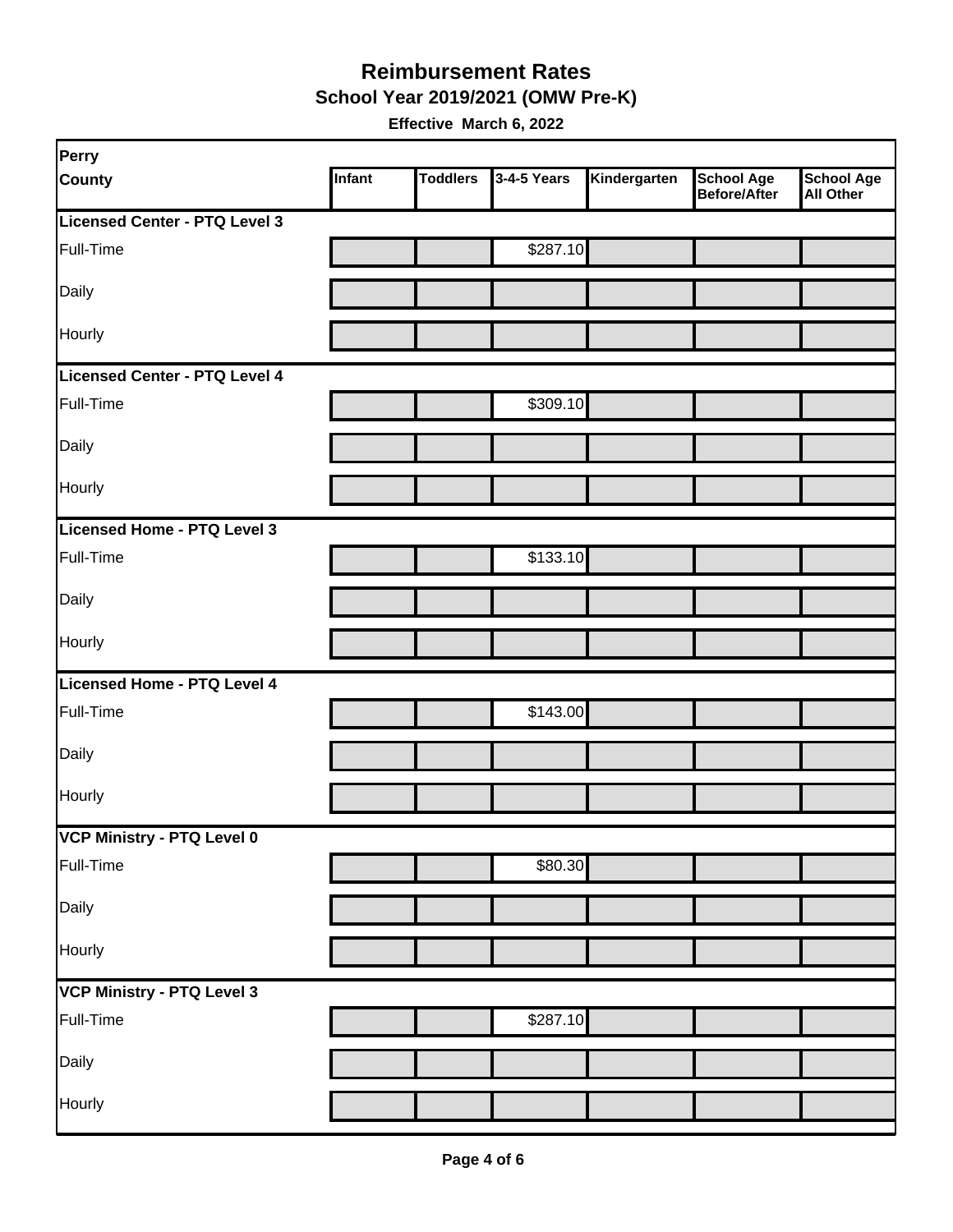**School Year 2019/2021 (OMW Pre-K)**

| Perry                                   |        |                 |             |              |                                          |                                       |  |  |
|-----------------------------------------|--------|-----------------|-------------|--------------|------------------------------------------|---------------------------------------|--|--|
| <b>County</b>                           | Infant | <b>Toddlers</b> | 3-4-5 Years | Kindergarten | <b>School Age</b><br><b>Before/After</b> | <b>School Age</b><br><b>All Other</b> |  |  |
| <b>VCP Ministry - PTQ Level 4</b>       |        |                 |             |              |                                          |                                       |  |  |
| Full-Time                               |        |                 | \$309.10    |              |                                          |                                       |  |  |
| Daily                                   |        |                 |             |              |                                          |                                       |  |  |
| Hourly                                  |        |                 |             |              |                                          |                                       |  |  |
| Private Accredited School - PTQ Level 0 |        |                 |             |              |                                          |                                       |  |  |
| Full-Time                               |        |                 | \$221.10    |              |                                          |                                       |  |  |
| Daily                                   |        |                 |             |              |                                          |                                       |  |  |
| Hourly                                  |        |                 |             |              |                                          |                                       |  |  |
| Private Accredited School - PTQ Level 1 |        |                 |             |              |                                          |                                       |  |  |
| Full-Time                               |        |                 | \$221.10    |              |                                          |                                       |  |  |
| Daily                                   |        |                 |             |              |                                          |                                       |  |  |
| Hourly                                  |        |                 |             |              |                                          |                                       |  |  |
| Private Accredited School - PTQ Level 2 |        |                 |             |              |                                          |                                       |  |  |
| Full-Time                               |        |                 | \$265.10    |              |                                          |                                       |  |  |
| Daily                                   |        |                 |             |              |                                          |                                       |  |  |
| Hourly                                  |        |                 |             |              |                                          |                                       |  |  |
| Private Accredited School - PTQ Level 3 |        |                 |             |              |                                          |                                       |  |  |
| Full-Time                               |        |                 | \$287.10    |              |                                          |                                       |  |  |
| Daily                                   |        |                 |             |              |                                          |                                       |  |  |
| Hourly                                  |        |                 |             |              |                                          |                                       |  |  |
| Private Accredited School - PTQ Level 4 |        |                 |             |              |                                          |                                       |  |  |
| Full-Time                               |        |                 | \$309.10    |              |                                          |                                       |  |  |
| Daily                                   |        |                 |             |              |                                          |                                       |  |  |
| Hourly                                  |        |                 |             |              |                                          |                                       |  |  |